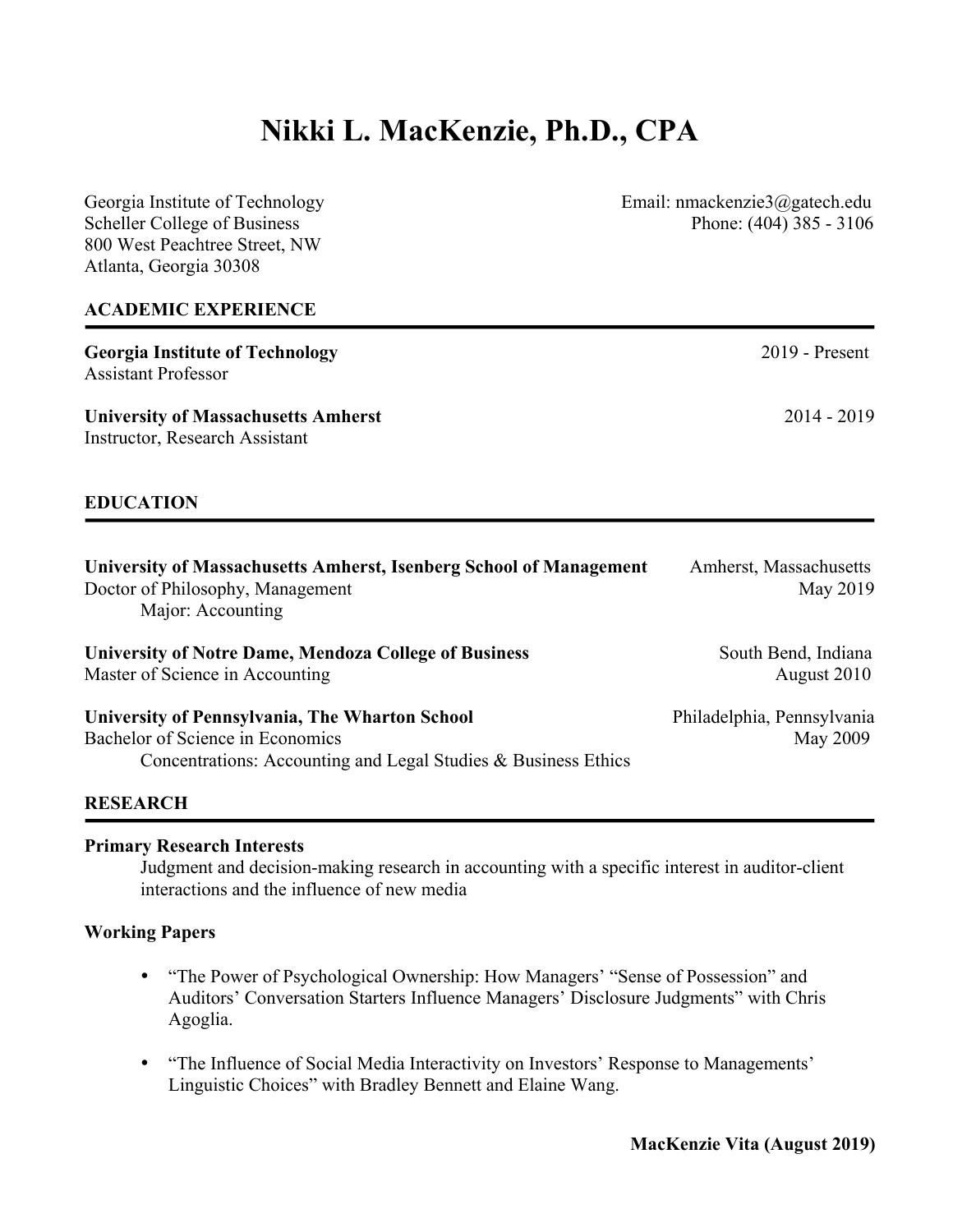• "Bridging Social Mismatches: How Alumni Affiliation and Fatigue Affect the Likelihood of Auditor Inquiry" with Chris Earley and Steve Kuselias.

## **ACADEMIC PARTICIPATIONS**

## **Presentations** (\* presented by coauthor)**:**

*"The Power of Psychological Ownership: How Managers' "Sense of Possession" and Auditors' Conversation Starters Influence Managers' Disclosure Judgments"*

- Miami Rookie Camp, December 2018.
- University of Dayton, January 2019
- Tulane University, January 2019
- San Diego State University, January 2019
- University of Nevada Las Vegas, January 2019
- Georgia Institute of Technology, February 2019
- University of Massachusetts Amherst, March 2019

## "*Bridging Social Mismatches: How Alumni Affiliation and Fatigue Affect the Likelihood of Auditor Inquiry"*

- Villanova University. January 2019\*
- AAA Public Interest Meeting, February 2019\*
- ISAR, June  $2019*$

## **Conferences:**

ABO Meeting 2016, 2017 Audit Midyear Meeting 2017, 2018, 2019 Midwest Region Meeting 2017 AAA Annual Meeting 2016, 2018 Northeast Region Meeting 2015, 2017 Notre Dame Accounting Research Conference 2017, 2018

## **TEACHING**

#### **Georgia Institute of Technology**

Accounting 2101, Financial Accounting (Live Class) Fall 2019 Section 1: TBD Section 2: TBD

#### **University of Massachusetts Amherst**

School of Management 541, Auditing (Live Class) Fall 2016 Instructor rating: 4.8 / 5 (30 Students) Spring 2019 Instructor rating: 4.4 / 5 (36 Students) *– condensed 6 week class*

Accounting 222, Principles of Managerial Accounting (Online Class) Spring 2017 Instructor rating: 5 / 5 (15 Students) Spring 2018 Instructor rating: 5 / 5 (22 Students)